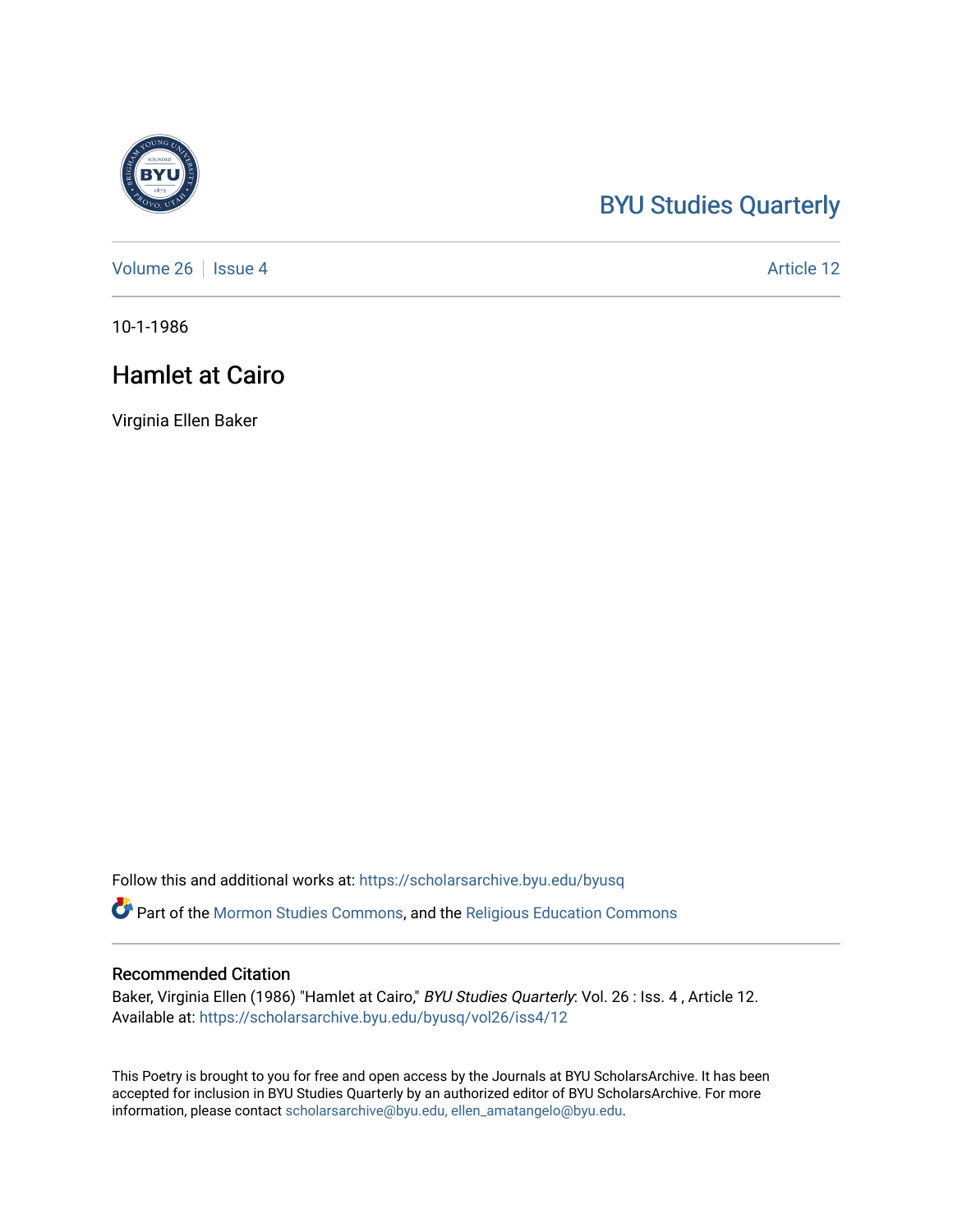I could stay in the grave, Horatio, but give myself to water more than earth

The Nile shivers with a ghost or two. It's in the blood, from father to son,

that being dead, we may be what we like.

He ate the body of vengeance. Me? I claim the tree at Ceti's grave. A fitting throne

<sup>1</sup>I could spread a branch or two

as easily as Ophelia's skirts,

sit on the bough to watch her rise, and catch the shimmering tail of asps knotting over his veiled eyes.

Goose! Not him. Let dead kings lie. I mean the moon, and Ceti-

See how she pulls herself against his side? One sphere—a breast, a womb, an open eye—

Hst, Horatio—history is made tonight.

The Pharaoh has preserved his skin, but she must do the leavening.

A pretty ditty I should sing it over water.

## Hamlet at Cairo

Where the ghost watches the moon rise over Ceti's pyramid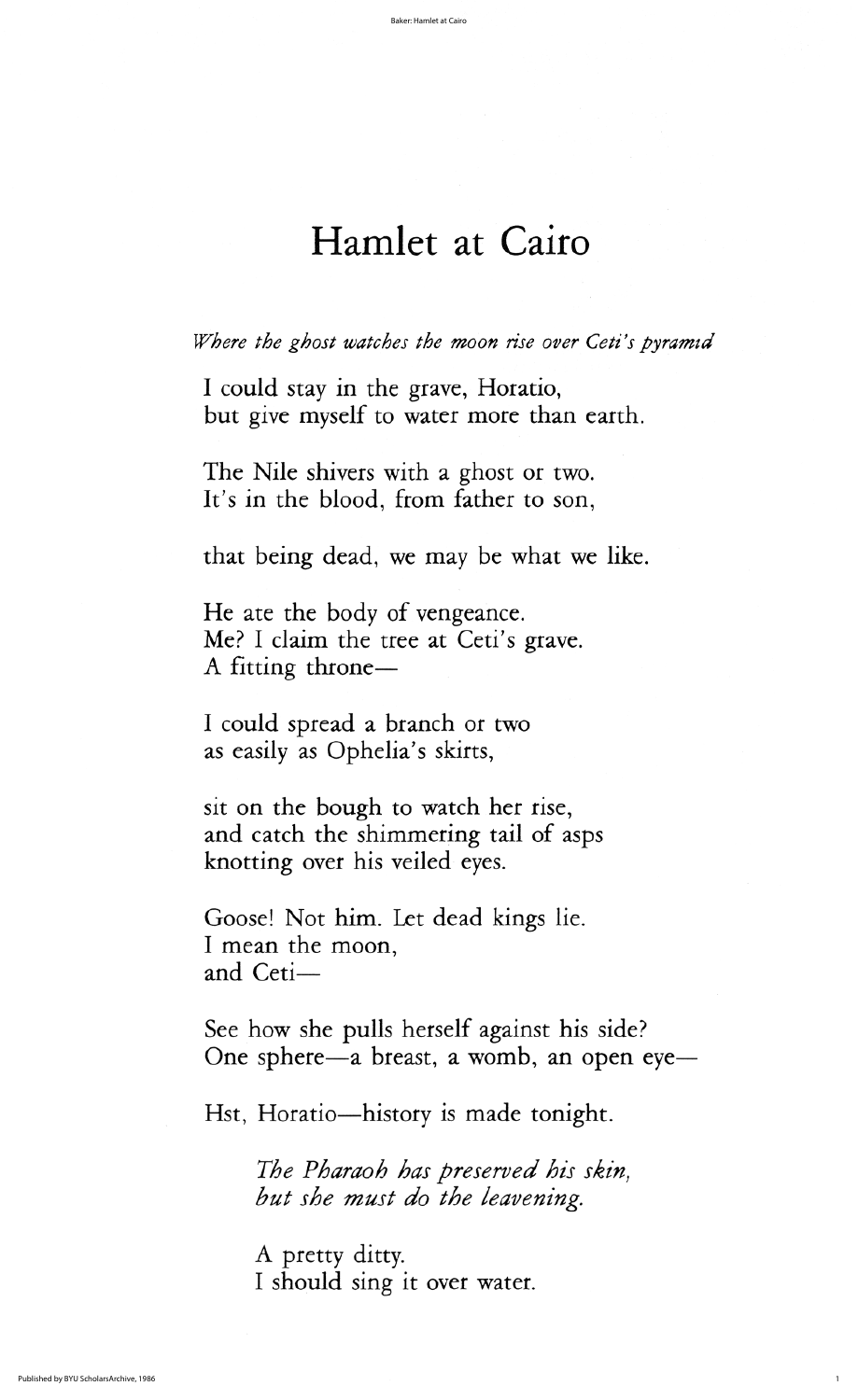Delusion will get you six princes, no more to bear you up

Mark it, Horatio. Make no slaves of gods and sundry skeletons

Athena! Or was it Artemis?

An archer, I think—

No matter. Dust is to dust.

The Hebrews kept their god alive and called him only that he was

then said, "who art thou, that we should worship thee?"

And what have I called virgins, that they might live, rise over me

How grandly these Egyptians failed.

He is dead. But he holds and loves her yet.

Grave robbers take the rest.

There. She's in him now. Let no mother, but a lover tend him, kings.

You or I could not buy his lot, not for all the fish in Denmark or the foreskins of two true servants.

The Greeks once named that woman's face. No, not Helen. What was the word? But then, the Greeks, they died as a race.

So? That was Ptolemy's folly, another, mine